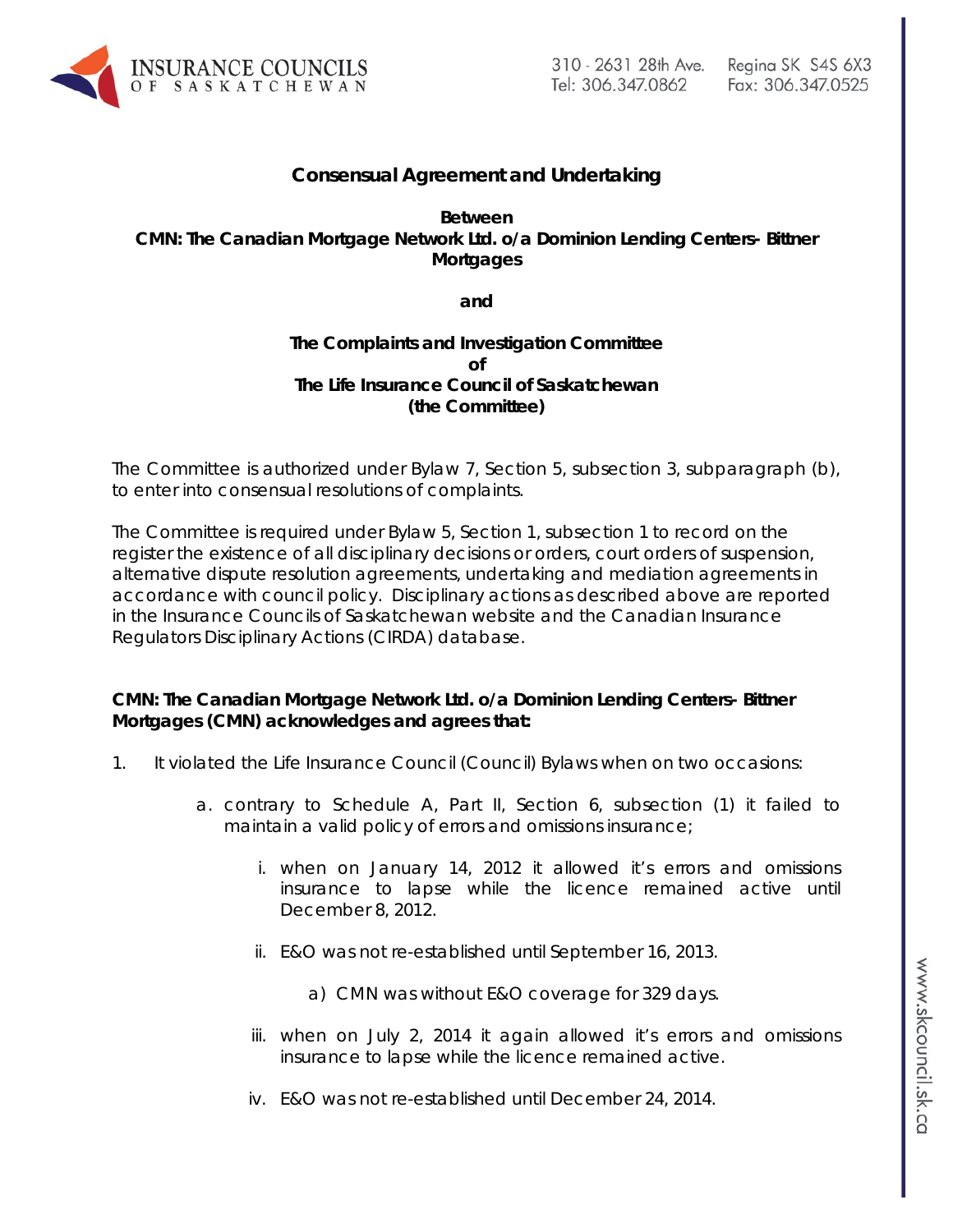- a) CMN was without E&O coverage for another 176 days.
- b. contrary to Schedule A, Part II, Section 6, subsection (2) it failed to immediately notify Council of cancellation or non-renewal of his errors and omissions insurance.
- 2. Its rights to appear before a Discipline Committee of Council have been explained to it and it fully understands it's rights and/or obligations under Council Bylaw 10;
- 3. It waives its rights to appear before a Discipline Committee and undertakes not to exercise any appeal rights it may have under Council Bylaw 10, Section 3 or *The Saskatchewan Insurance Act,* (the Act) as it relates to matters set out in this Consensual Agreement and Undertaking (Agreement).
- 4. This Agreement does not preclude the Life Council from pursuing any other investigation against CMN for activities not identified in this Agreement that may be in violation of Council Bylaws or the Act.
- 5. It has been advised by the Committee that it is in it's interests to obtain independent legal advice before entering into this Agreement.
	- a. CMN has obtained such independent legal advice and is satisfied with the same, prior to executing this Agreement, or
	- b. CMN has willingly chosen not to obtain such advise prior to executing this Agreement.
- 6. CMN hereby affirms that it has read and understood the terms of this Agreement, and is signing it voluntarily and of it's own free will.

# **CMN, having waived his rights, undertakes to:**

- 1. Pay a fine in the amount of \$5,083.00; and
- 2. Reimburse Council's investigation costs in the amount of \$550.00.
- 3. CMN will pay all fines and investigative costs within 30 days of receipt of this Agreement.
- 4. CMN will ensure E&O insurance is in place while CMN continues to hold an insurance licence.